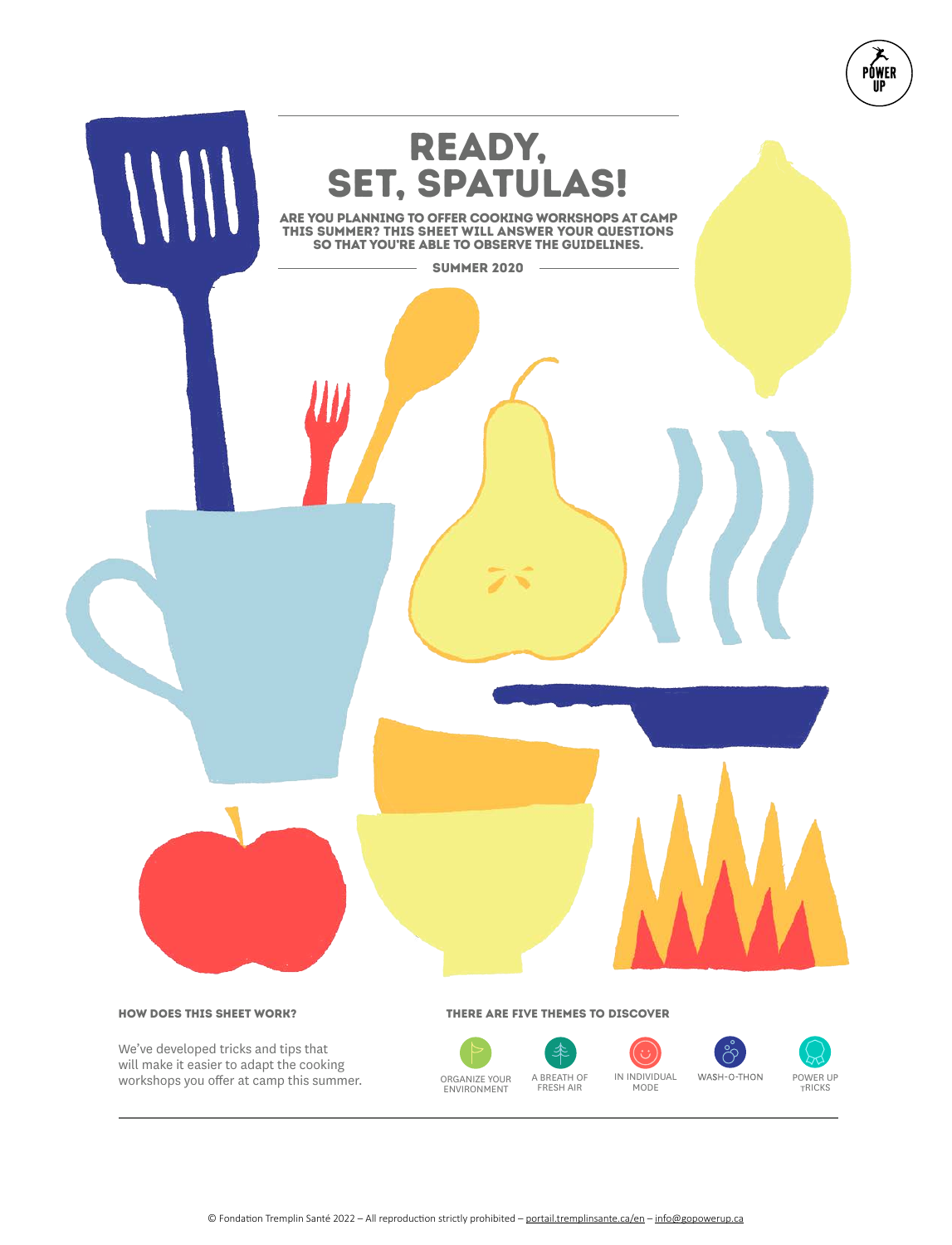



# Organize your environment

**The more visual markers there are at camp, the more your campers will know where to position themselves to observe physical distancing guidelines.**

## **Plan the work space.**

Each camper has his or her own little place at the table. Consider an activity that involves creating colourful and personalized placemats with your campers. You can even have the placemats laminated so that they're easier to wash.

Place coloured cartons or hoops on the ground to mark off each camper's space. Encourage your campers to be creative and original.

Have the campers stand in a semi-circle so that they can all see you at the front and have visual contact with one another.

## **Waste management: Provide contact-free garbage cans / compost bins**

Create a fun one-way path to the garbage cans. This will prevent the campers from crossing paths while being much more dynamic. Consider marking the ground with coloured tape or using arrows to indicate the direction to follow.

Raise awareness among the campers about what items go in the garbage, the recycling and the compost.

## a breath of fresh air

**Prioritize outdoor cooking workshops, whenever possible.**

## **Use easy-to-wash plastic tablecloths on picnic tables.**

## **Don't have a table? No worries!**

Place tablecloths on the grass, yoga mats, milk crates, wooden bins or any other ingenious idea for giving each camper their own special place.

**Seize the opportunity to introduce your campers to recipes that can easily be made outdoors, including over a fire.** 

Ever hear of **bannock**? Discover the recipe **here**.

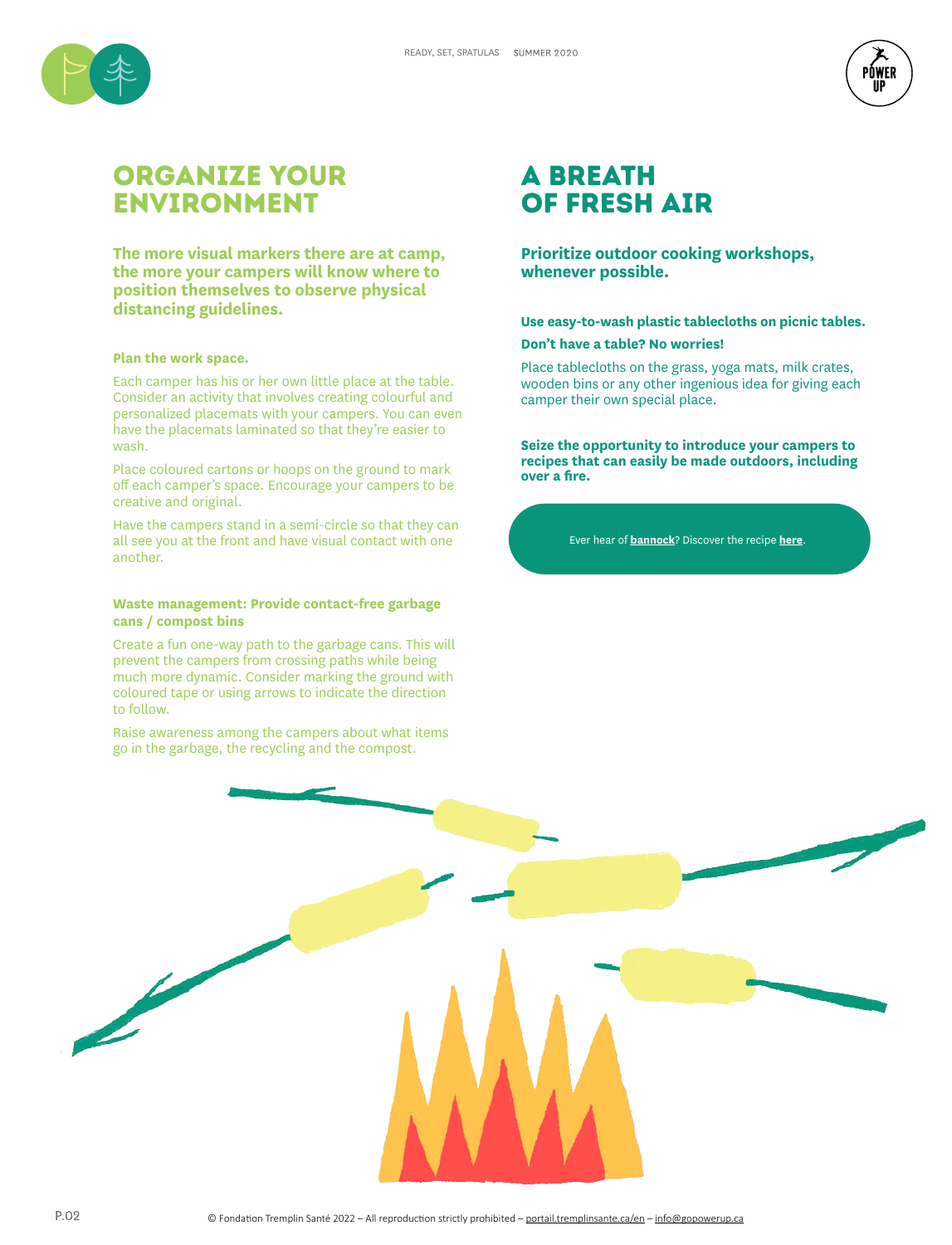



## In individual mode

**In order to avoid physical contact, favour recipes made individually.**

## **Organize your schedule in such a way that you limit the number of campers per workshop.**

If you are in charge of all the cooking workshops at camp, establish a rotating schedule with a minimum 30-minute break between groups for cleaning.

## **Avoid sharing materials: Each camper should have his or her own equipment.**

For example, provide small individual bowls for mixing, small plates for tasting, small cutting boards, etc. You can even give each camper an individual storage bin.

**Consider organizing the materials in advance; this will cut down on waiting time for campers at the start of the activity.**



Consider placing each camper's food items in an individual container.

**Psssssst! Make sure to wash your hands before you prepare and distribute food items.**

## **Each camper can make their own dish.**

A dip for fruits or vegetables, a mini pizza, a muffin or an omelette in a cup, fruit salad, a smoothie, etc.

Visit **https://tremplinsante.ca/en/** to view ideas for energy balls, a super-simple recipe idea for guaranteed fun!

**ON TIP QUICK TIP** 

## ONE POT

## **Consider favouring individual "one-pot" recipes.**

They are fun and easy-to-make, and they require less material and fewer dishes per camper, since all the ingredients are mixed in the same bowl.

autoz TIP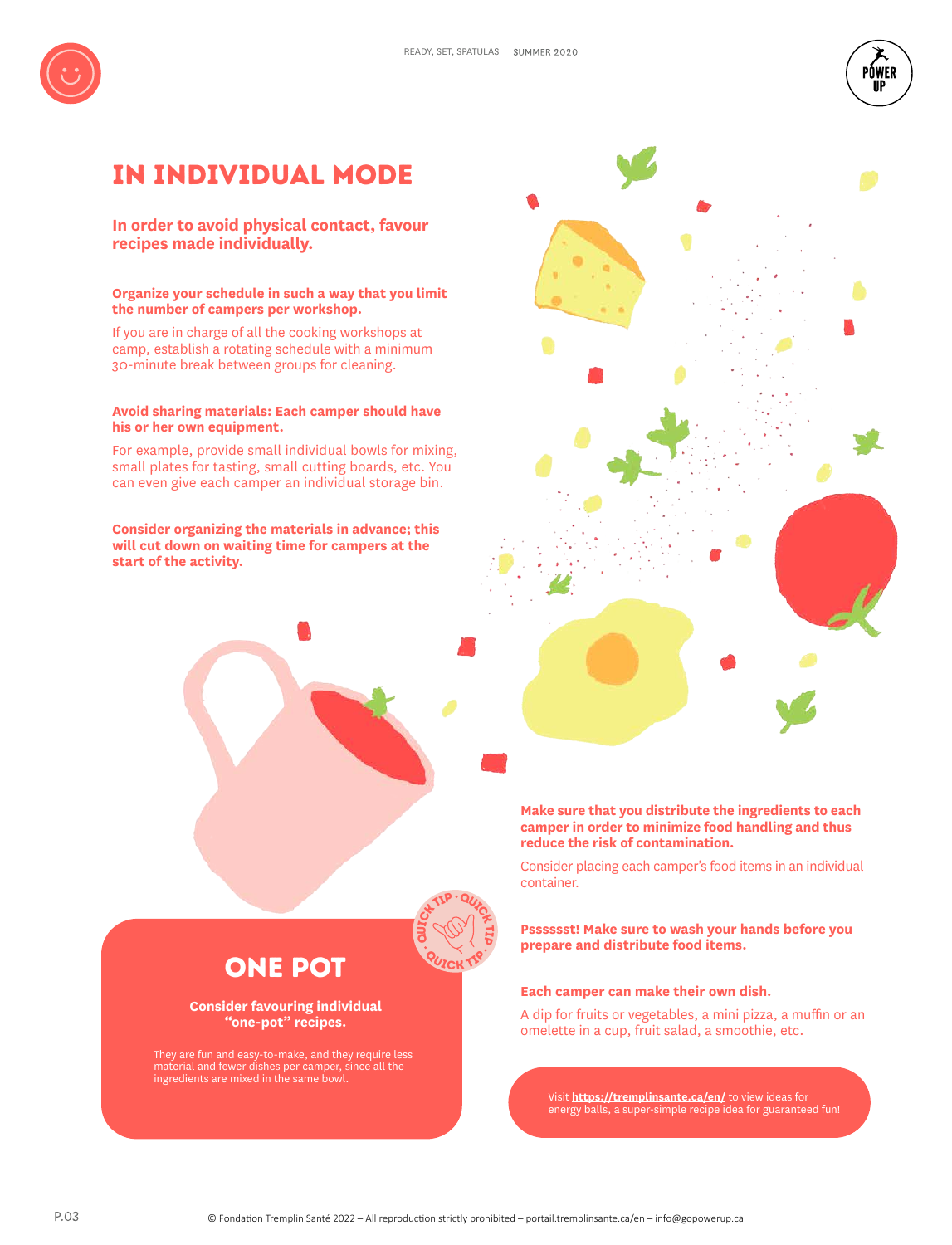





# wash-o-THON

## **Make hand - and equipment - washing fun and instructive.**

## **Remind your campers about the hygiene guidelines.**

Wash your hands before and after the cooking workshop, don't put your hands in your mouth, etc.

> All these guidelines are set out in the guide entitled **What's your Recipe?**

### **Set up a station for hand-washing with warm water and soap**

Make sure posters are displayed to remind the campers about the proper hand-washing technique.

For inspiration: **The Hand-washing is awesome activity.**

**Provide the required cleaning products.**

## **Make sure that kitchen equipment is washed after each use.**

Usually, the campers do it themselves, but this summer it's important to limit contact with equipment to one person only. You can still display laminated posters showing the proper equipment-washing procedure so that the campers learn the best practices in this regard.

**If you're leading several workshops, make sure that you clean the tables or work spaces between each group.** 

It's important to take the time to do it properly.



## WASH WASH FUN

**Find ways to make washing fun for the campers.** 

Have them sing or play a guessing game about fruits and vegetables.

For inspiration, check out the **Energy Quiz activity**.